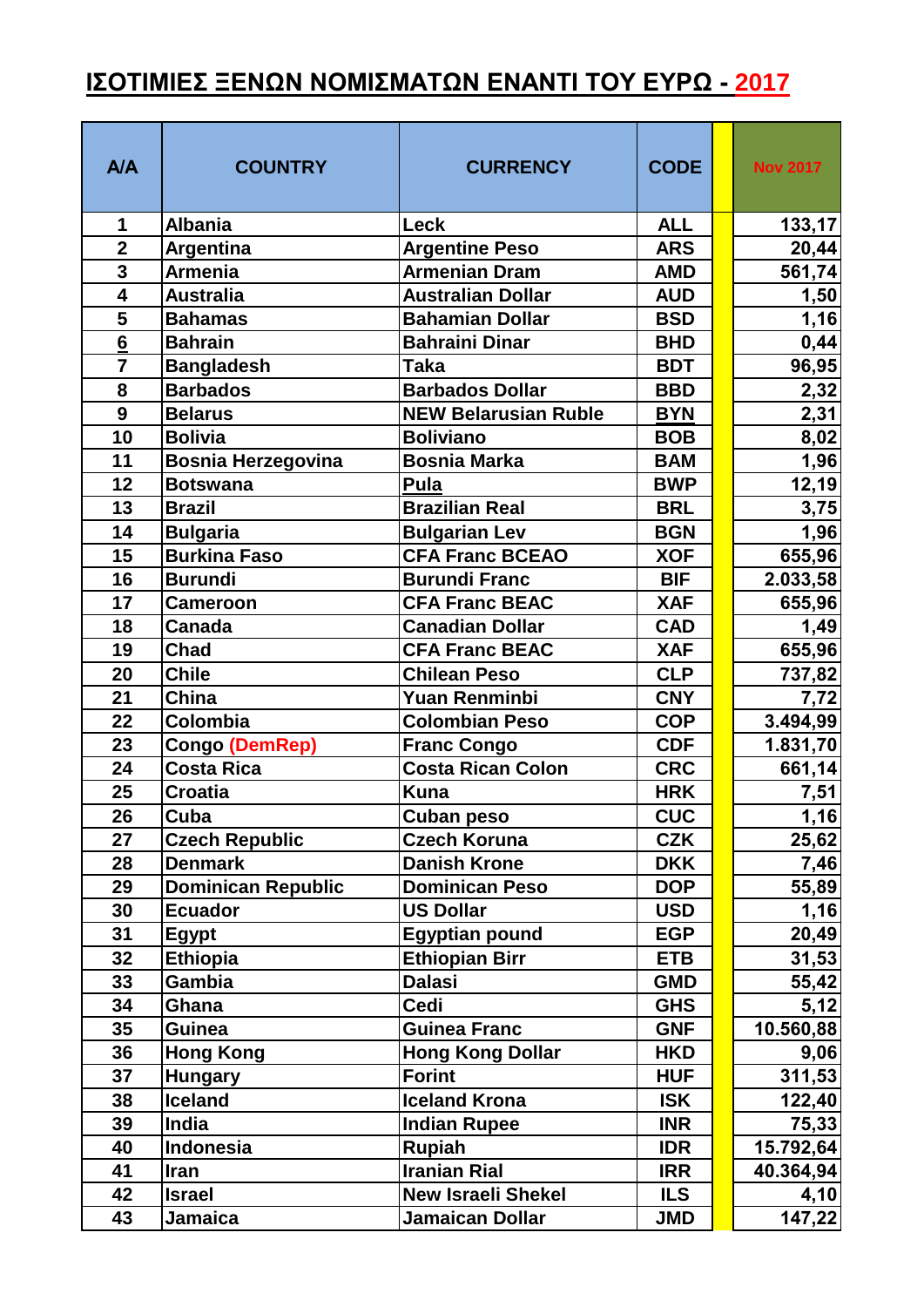| <b>A/A</b> | <b>COUNTRY</b>                          | <b>CURRENCY</b>                | <b>CODE</b>       | <b>Nov 2017</b> |
|------------|-----------------------------------------|--------------------------------|-------------------|-----------------|
| 44         | Japan                                   | Japanese Yen                   | <b>JPY</b>        | 131,44          |
| 45         | Jordan                                  | <b>Jordanian Dinar</b>         | <b>JOD</b>        | 0,82            |
| 46         | <b>Kazakhstan</b>                       | Tenge                          | <b>KZT</b>        | 388,05          |
| 47         | Kenya                                   | <b>Kenyan Shilling</b>         | <b>KES</b>        | 121,34          |
| 48         | <b>Kuwait</b>                           | <b>Kuwaiti Dinar</b>           | <b>KWD</b>        | 0,35            |
| 49         | Lebanon                                 | <b>Lebanese Pound</b>          | <b>LBP</b>        | 1.767,76        |
| 50         | Libya                                   | <b>Libyan Dinar</b>            | <b>LYD</b>        | 1,58            |
| 51         | <b>Madagascar</b>                       | <b>Malagasy Franc</b>          | <b>MGA</b>        | 3.651,58        |
| 52         | <b>Malawi</b>                           | <b>Kwacha</b>                  | <b>MWK</b>        | 842,65          |
| 53         | <b>Malaysia</b>                         | <b>Malaysian Ringgit</b>       | <b>MYR</b>        | 4,92            |
| 54         | <b>Maldive Is.</b>                      | <b>Rufiyaa</b>                 | <b>MVR</b>        | 17,91           |
| 55         | <b>Mauritania</b>                       | Ouguiya                        | <b>MRO</b>        | 411,11          |
| 56         | <b>Mauritius</b>                        | <b>Maur Rupee</b>              | <b>MUR</b>        | 39,83           |
| 57         | <b>Mexico</b>                           | <b>Mexican Peso</b>            | <b>MXN</b>        | 22,22           |
| 58         | <b>Moldova</b>                          | <b>Moldovan Leu</b>            | <b>MDL</b>        | 20,12           |
| 59         | <b>Mongolia</b>                         | <b>Tugrik</b>                  | <b>MNT</b>        | 2.851,40        |
| 60         | <b>Morocco</b>                          | Moroccan Dirham                | <b>MAD</b>        | 11,17           |
| 61         | <b>Mozambique</b>                       | <b>Meticai</b>                 | <b>MZN</b>        | 70,92           |
| 62         | <b>Namibia</b>                          | <b>Namibian Dollar</b>         | <b>NAD</b>        | 16,36           |
| 63         | <b>Nepal</b>                            | <b>Nepalese Rupee</b>          | <b>NPR</b>        | 120,63          |
| 64         | <b>New Zealand</b>                      | <b>New Zealand Dollar</b>      | <b>NZD</b>        | 1,70            |
| 65         | <b>Nicaragua</b>                        | <b>Cordoba Oro</b>             | <b>NIO</b>        | 35,46           |
| 66         | <b>Niger Rep</b>                        | <b>CFA Franc BCEAO</b>         | <b>XOF</b>        | 655,96          |
| 67         | <b>Nigeria</b>                          | <b>Naira</b>                   | <b>NGN</b>        | 422,01          |
| 68         | <b>Norway</b>                           | <b>Norwegian Krone</b>         | <b>NOK</b>        | 9,46            |
| 69         | Oman                                    | <b>Rial Omani</b>              | <b>OMR</b>        | 0,45            |
| 70         | <b>Pakistan</b>                         | <b>Pakistan Rupee</b>          | <b>PKR</b>        | 123,58          |
| 71         | Panama                                  | <b>Balboa</b>                  | <b>PAB</b>        | 1,16            |
| 72         | Peru                                    | <b>Nuevo Sol</b>               | <b>PEN</b>        | 3,77            |
| 73         | <b>Philippines</b>                      | <b>Philippine Peso</b>         | <b>PHP</b>        | 59,91           |
| 74<br>75   | <b>Poland</b>                           | <b>Zloty</b>                   | <b>PLN</b><br>QAR | 4,25            |
| 76         | Qatar<br>Romania                        | Qatari Riyal<br><b>New Leu</b> | <b>RON</b>        | 4,27            |
| 77         | <b>Russia</b>                           | <b>Russian Ruble</b>           | <b>RUB</b>        | 4,57            |
| 78         | Rwanda                                  | <b>Rwanda Franc</b>            | <b>RWF</b>        | 67,41           |
| 79         | Saudi Arabia                            | <b>Saudi Riyal</b>             | <b>SAR</b>        | 993,93          |
| 80         | <b>Senegal</b>                          | <b>CFA Franc BCEAO</b>         | <b>XOF</b>        | 4,34<br>655,96  |
| 81         | <b>Serbia</b>                           | <b>Dinar</b>                   | <b>RSD</b>        | 119,18          |
| 82         | <b>Seychelles</b>                       | <b>Seychelles Rupee</b>        | <b>SCR</b>        | 15,81           |
| 83         | <b>Sierra Leone</b>                     | Leone                          | <b>SLL</b>        | 8.865,46        |
| 84         |                                         | <b>Singapore Dollar</b>        | <b>SGD</b>        |                 |
| 85         | <b>Singapore</b><br><b>South Africa</b> | Rand                           | <b>ZAR</b>        | 1,60<br>16,40   |
| 86         | South Korea                             | Won                            | <b>KRW</b>        | 1.306, 51       |
| 87         | Sri Lanka                               | Sri Lanka Rupee                | <b>LKR</b>        | 179,59          |
| 88         | <b>Sudan Rep</b>                        | <b>Sudanise Pound</b>          | <b>SDG</b>        | 7,77            |
|            |                                         |                                |                   |                 |